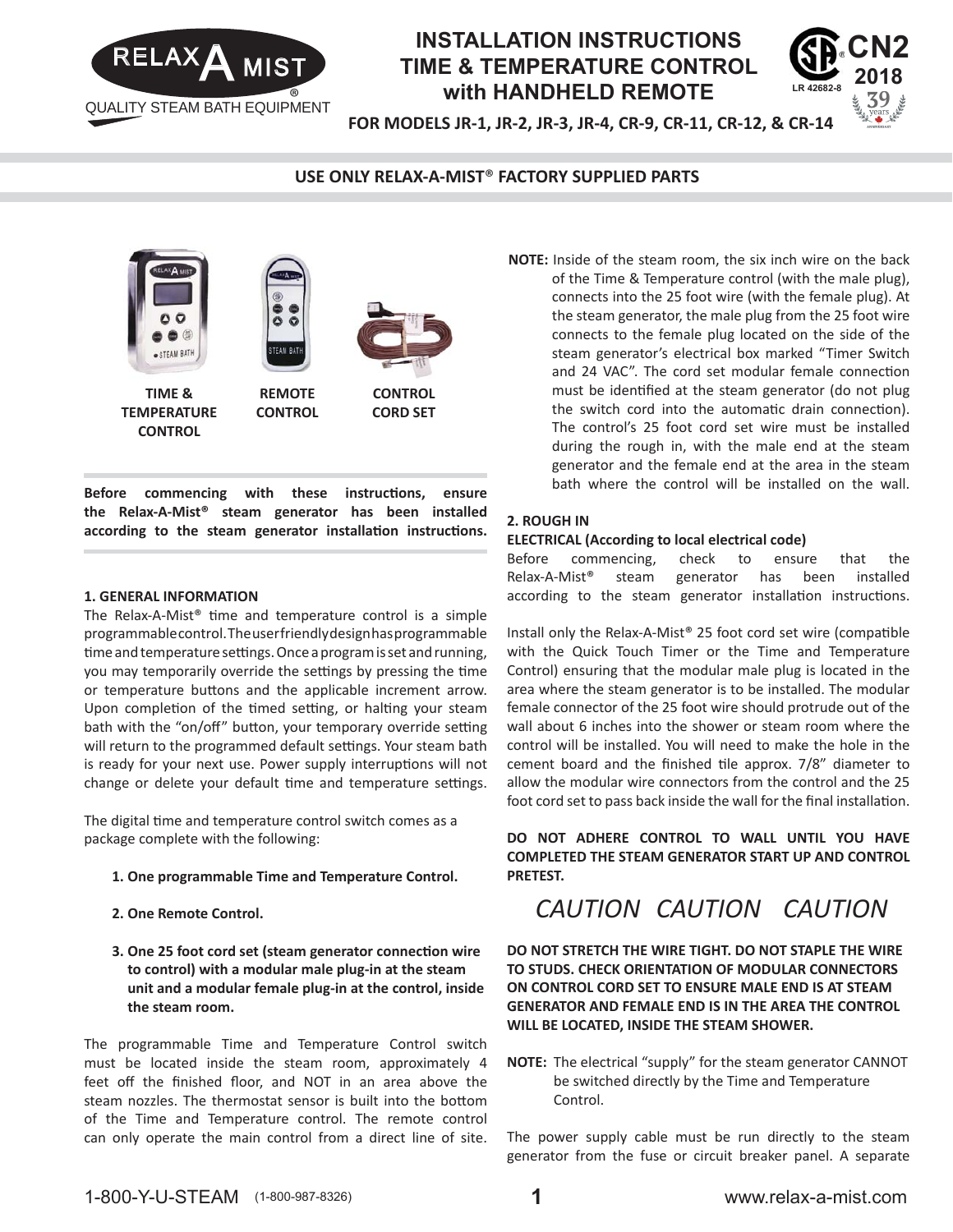Relax-A-Mist® switch cable must be run from the steam generator to the control. The timer control through the switch cable activates a contactor in the steam generator.

#### **3. FINAL INSTALLATION ELECTRICAL (According to local electrical code)**

Check to ensure that the Relax-A-Mist® steam generator has been installed according to the steam generator installation instructions.

- Caution: Identify modular connector lock position before inserting into female connections on steam unit or switch.
	- a) At the steam generator electric box, side panel, remove the protective label from the modular female plug marked "Remove to Insert Modular Connector". Note: There may be a second plug for Optional Automatic Drain.
	- b) Insert the male plug of the 25 foot timer cord set, with the retaining tab to bottom, into the steam generator electrical box female plug. The female socket is marked

"TIMER SWITCH" and "24 VAC". The other female plug is for the optional automatic drain feature. This female plug may be sealed with a blank plastic cover if the auto drain option was not factory ordered.

c) Insert the other end of the 25 foot steam generator connection cord set onto the male plug of the programmable time and temperature control.

#### **DO NOT CUT FACTORY WIRING TO INSTALL THE TIME AND TEMPERATURE CONTROL. DO NOT FORCE MODULAR CONNECTIONS.**

**DO NOT ADHERE TIME AND TEMPERATURE CONTROL TO THE WALL UNTIL THE CONTROL PRETEST HAS SUCCESSFULLY BEEN COMPLETED.**

d) Once the control pretest is completed, tuck the excess cord behind the switch into the wall or electrical box if provided. Peel and stick the control to the wall. If a gap appears between the wall and the switch, the perimeter of the switch may be sealed with silicone, or if single gang electrical box is provided, adjust the electrical box so as not to protrude through the finished surface of the wall.

### **DISCLAIMER**

The above information represents suggestions only; each steam room is unique. Relax-A-Mist® manufactures steam generators only and therefore cannot warrant information given regarding steam room materials or construction technicques. Final selection of the steam room temperature setting and duration of stay is at the descretion of the operators and owners.

#### **STEAM GENERATOR START UP and CONTROL PRETEST**

To start, make sure that the electrical and water supplies are turned off and that the programmable switch is not illuminated.

Turn on the water supply to the steam generator. No water will enter as the electricity is still off at this point.

Turn on the electrical supply to the steam generator at the electrical panel or power supply switch to start the pretest. When the correct voltage is supplied to the steam generator the control will illuminate the digits to display 3 bars. Press the "on/off" button. This will illuminate the display in the control to show numbers (changes from bars) and will energize the steam generator contactor coil which will be noticeable by an audible "click". When the steam unit's contactors close, the water level device and water valve will be energized. The water entering the boiler will be audible in the form of several short "spurts". The water will stop entering the boiler when the optimum water level has been achieved. The contactor and water valve are indicated by a red LED light and a green LED light illuminating on the circuit board in the steam generator electrical box. Once the steam unit water level is satisfied, the green LED light will turn off and the red LED light will remain illuminated, indicating the steam unit is in the heating mode. Turn off the control as the pretest is now complete.

Peel and stick the control to the wall in the shower or steam room. Press the "on/off" button and start the steam unit. Approximately 2 minutes after starting the control the steam generator will produce steam and it will be entering the shower or steam room. The first time the generator is turned on (during the start up), there may be an initial burst of hot water from the steam nozzle until the steam line has come up to temperature. The water from this start up test should be captured as it may contain impurities from the soldering process during the rough-in connection of the steam lines. When the steam room has heated to the control's programmed set point, sit back and enjoy, Relax-A-Mist®.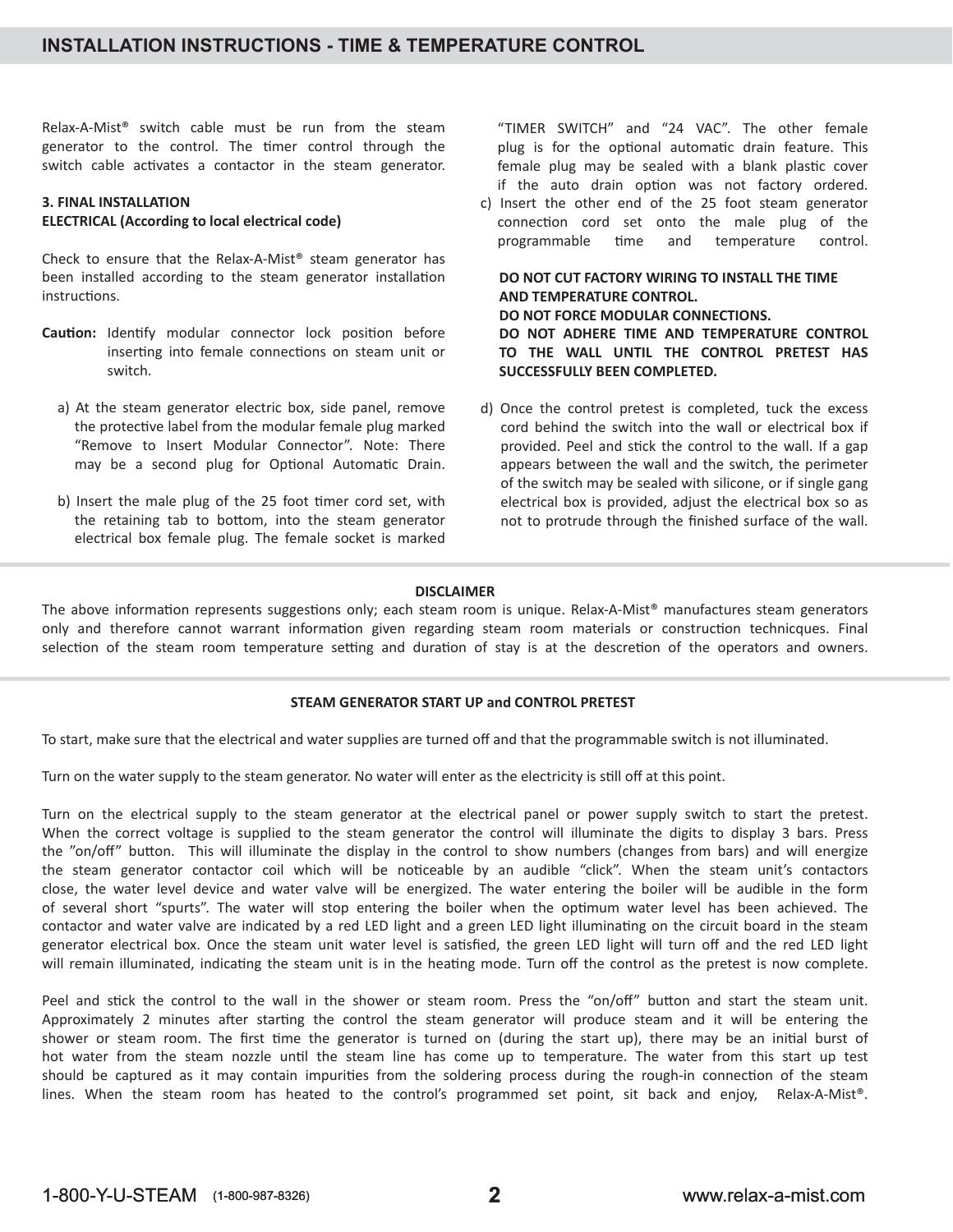#### **HOW THE SWITCH WORKS:**

The "on/off" button starts and stops the control programs. After a program has been set and saved, simply press the "on/ off" button and temperature and time will be displayed on the readout (only one program can be set and run at a time). When the "on/off" button is pushed the control readout will first display the temperature of the steam room, followed by the temperature set point flashing and then the programmed steam bath time in minutes. If the room temperature is lower than the controls set point temperature, the steam generator heating cycle will start. The heating cycle will raise the temperature in the steam room to the preset programmed temperature during the count down of the programmed time. When the room temperature matches the preset temperature (average steam room 1150F, or at your temperature setting) the control will start and stop the heat and steam entering the room within approximately one degree of the temperature set point. Once the control has begun the time count down cycle, you may switch the display from time to temperature and adjust the settings by pressing either the "time" or "temperature" button and the up and down arrows.

While enjoying a steam bath you may override the programmed settings by selecting the time or temperature button. Push the time button to display the time and arrow up or down for this steam room visit (use) only. Push the temp button and arrow up or down to change the temperature display reading from "C" to "F". A second push of the "temp" button while in the temp mode, will display the set point reading for 15 seconds and can be arrowed up or down to adjust the temperature for this steam room visit (use) only. Pressing the up or down buttons until the desired increment is reached will not affect your programmed settings (program settings can only be changed when they are flashing).

When the count down time is complete, the display will change to the 3 red bars and the steam generator will shut off. You may halt your steam bath program at any time by pushing the "on/off" button.

#### **Quick Tips For User's**

Touch the "on" button: displays steam room temp/temp shut off setting/time in minutes and arrows - time up/down. Touch the "temp" button: display changes readout to show room temperature and arrow buttons change from C to F. 2nd touch "temp" button: display changes readout to temp shut off setting and arrows buttons change - temp up/down. Touching the "time" button and then the "temp" button changes the control to display the steam room temperature. For programming instructions see Setting Your Program, below.

#### **SETTING YOUR PROGRAM:**

- **NOTE:** ONCE THE CONTROL IS TURNED ON AND DISPLAYS THE TIME, IT MAY BE PROGRAMMED BY PRESSING AND HOLDING THE "Ɵ me" OR "temp" BUTTON FOR MINIMUM - 5 - SECONDS. ONLY ONE BUTTON AT A TIME. - SETTINGS CAN ONLY BE CHANGED WHEN DIGITS ARE FLASHING.
- **1. TIME** Press and hold the "time" button for 5 seconds until the digits begin to flash. Press the arrow buttons up or down to increase or decrease the amount of time to program as the default for your steam visits. Touch the time button to lock in your setting or wait for the digits to stop flashing and automatically lock in. You have approximately 15 seconds to complete your choice. When the control is restarted your programmed time setting will appear as the default.
- **2. TEMP** Press and hold the "temp" button for 5 seconds until the display digits flash "SET" and the temperature set point is flashing. Press the arrow buttons up or down to increase or decrease the temperature setting default for your steam visits. Touch the temp button to lock in your settings or wait for the digits to stop flashing and automatically lock in. You have approximately 15 seconds to complete your choice. You have completed programming the controls startup default settings for time and temperature - congratulations!

#### **SAFETY PARAMETERS IN YOUR PROGRAM:**

There are built in safety parameters in your program that you can not change. These safety controls were built in during the manufacture and limit the time and temperature of your steam room. They control the steam room heat time, the maximum temperature the room will reach and the length of time one steam visit should last. These parameters are automatically reset after each use. Maximum temperature 120 OF or 49 OC. Maximum length of steam visit for one cycle - 60 minutes.